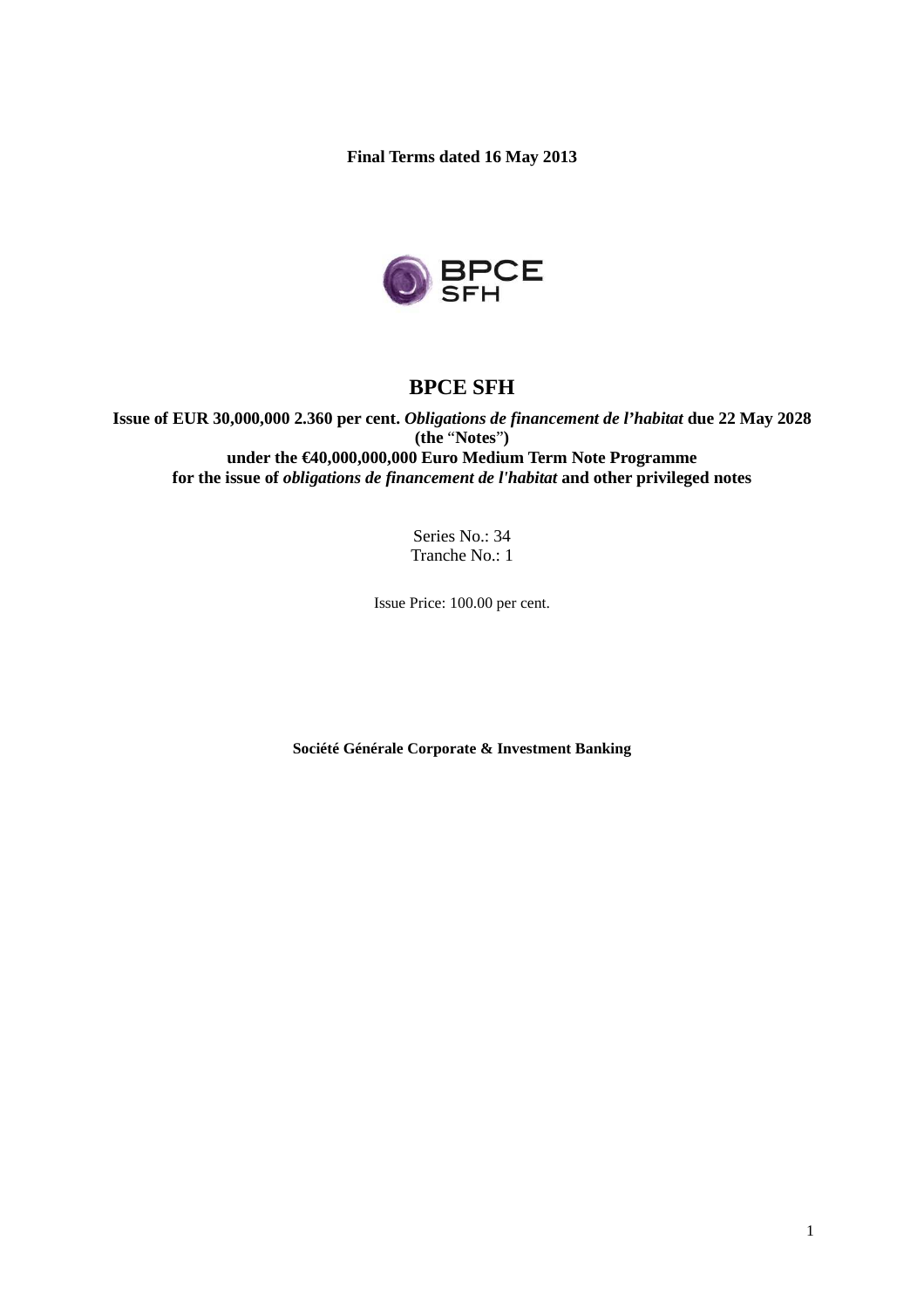#### **PART A - CONTRACTUAL TERMS**

Terms used herein shall be deemed to be defined as such for the purposes of the terms and conditions (the "**Terms and Conditions**") set forth in the base prospectus dated 30 April 2013 which received visa No. 13-192 from the *Autorité des marchés financiers* (the "**AMF**") on 30 April 2013 (the "**Base Prospectus**") which constitute a base prospectus for the purposes of the Prospectus Directive (as defined below).

This document constitutes the final terms (the "**Final Terms**") relating to the notes described herein (the "**Notes**") for the purposes of Article 5.4 of the Prospectus Directive and must be read in conjunction with such Base Prospectus. Full information on the Issuer and the offer of the Notes is only available on the basis of the combination of these Final Terms and the Base Prospectus. The Base Prospectus and these Final Terms are available for viewing on the websites of BPCE (www.bpce.fr) and of the AMF (www.amf-france.org) and during normal business hours at the registered office of the Issuer and at the specified office of the Paying Agent(s) where copies may be obtained.

"**Prospectus Directive**" means Directive 2003/71/EC of the European Parliament and of the Council of 4 November 2003 (as amended, including by the 2010 PD Amending Directive, to the extent implemented in the relevant Member State of the European Economic Area which has implemented the Prospectus Directive (each a "**Relevant Member State**")), and includes any relevant implementing measure of the Prospectus Directive in each Relevant Member State, and "**2010 PD Amending Directive**" means Directive 2010/73/EU of the European Parliament and of the Council of 24 November 2010 and includes any relevant implementing measure of the 2010 PD Amending Directive.

| 1.  | (i)                              | <b>Series Number:</b>                     | 34                                                                                                                                                                                                                     |
|-----|----------------------------------|-------------------------------------------|------------------------------------------------------------------------------------------------------------------------------------------------------------------------------------------------------------------------|
|     | (ii)                             | <b>Tranche Number:</b>                    | 1                                                                                                                                                                                                                      |
| 2.  |                                  | <b>Specified Currency:</b>                | Euro ("EUR")                                                                                                                                                                                                           |
| 3.  |                                  | <b>Aggregate Nominal Amount of Notes:</b> |                                                                                                                                                                                                                        |
|     | (i)                              | Series:                                   | EUR 30,000,000                                                                                                                                                                                                         |
|     | (ii)                             | Tranche:                                  | EUR 30,000,000                                                                                                                                                                                                         |
| 4.  |                                  | <b>Issue Price:</b>                       | 100.00 per cent. of the Aggregate Nominal Amount of<br>the Tranche                                                                                                                                                     |
| 5.  |                                  | <b>Specified Denomination(s):</b>         | EUR 100,000                                                                                                                                                                                                            |
| 6.  | (i)                              | <b>Issue Date:</b>                        | 21 May 2013                                                                                                                                                                                                            |
|     | (ii)                             | <b>Interest Commencement Date:</b>        | <b>Issue Date</b>                                                                                                                                                                                                      |
| 7.  |                                  | <b>Final Maturity Date:</b>               | 22 May 2028                                                                                                                                                                                                            |
| 8.  | <b>Interest Basis:</b>           |                                           | 2.360 per cent. Fixed Rate                                                                                                                                                                                             |
|     |                                  |                                           | (further particulars specified below)                                                                                                                                                                                  |
| 9.  | <b>Redemption/Payment Basis:</b> |                                           | Subject to any purchase and cancellation or early<br>redemption, the Notes will be redeemed at the Final<br>Maturity Date at 100 per cent. of the Aggregate<br>Nominal Amount<br>(further particulars specified below) |
| 10. |                                  | <b>Change of Interest Basis:</b>          | Not Applicable                                                                                                                                                                                                         |
| 11. |                                  | <b>Put/Call Options:</b>                  | Not Applicable                                                                                                                                                                                                         |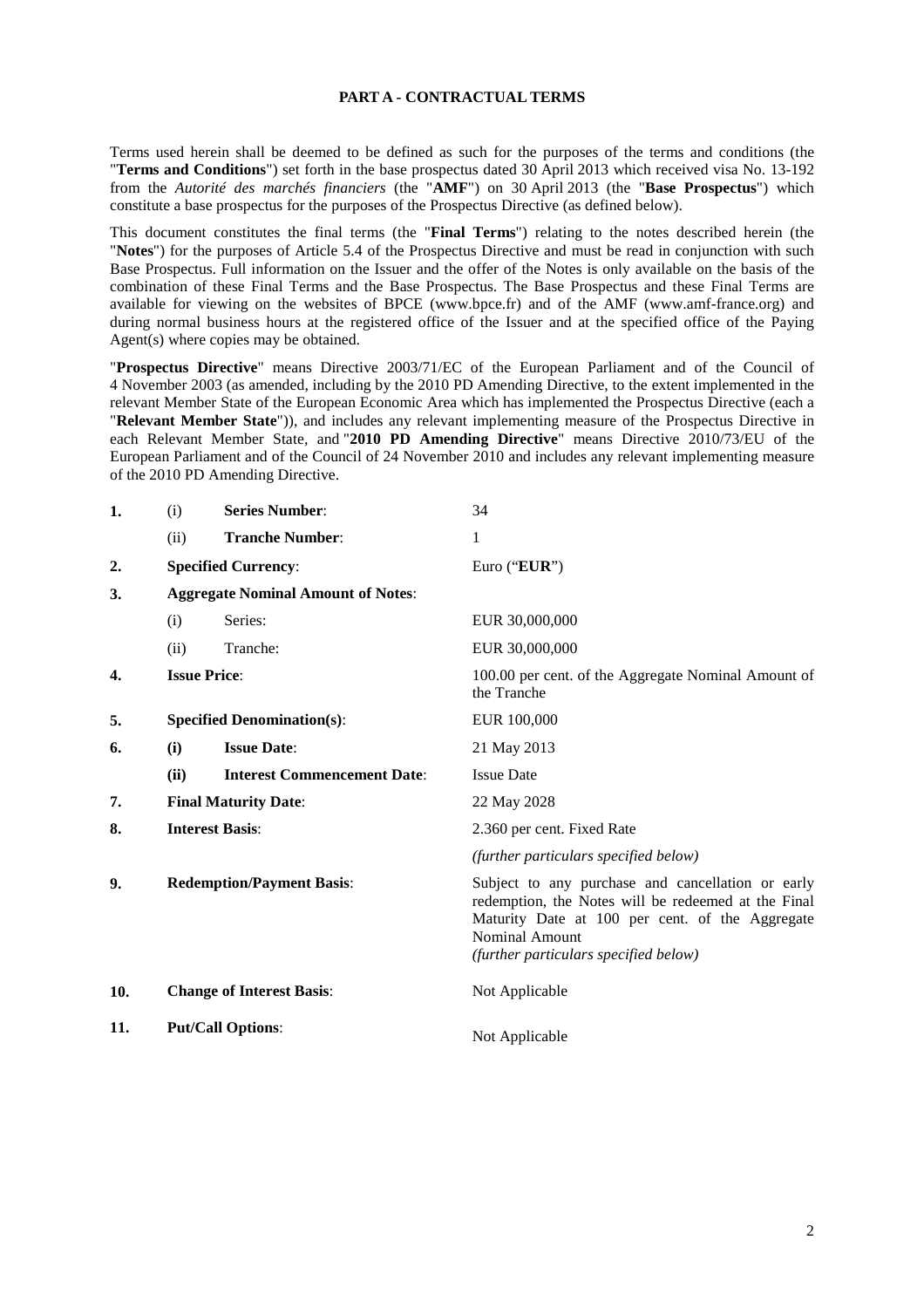**12. Date of corporate authorisations for issuance of Notes obtained**:

Decisions of the *Conseil d'administration* (board of directors) of the Issuer (i) dated 17 December 2012 authorising the issue of *obligations de financement de l'habitat* and other resources benefiting from the privilège referred to in Article L.515-19 of the French Code monétaire et financier up to  $\text{\textsterling}10,000,000,000$  for the period beginning on 1 January 2013 and ending on 31 December 2013 and (ii) dated 5 April 2013 authorising the quarterly programme of borrowings benefiting from such privilège of up to €3,000,000,000 for the second quarter of 2013.

### **PROVISIONS RELATING TO INTEREST (IF ANY) PAYABLE**

| 13. |                                    | <b>Fixed Rate Note Provisions:</b>                                                                                              | Applicable                                                                                                                                                      |
|-----|------------------------------------|---------------------------------------------------------------------------------------------------------------------------------|-----------------------------------------------------------------------------------------------------------------------------------------------------------------|
|     | (i)                                | $Rate(s)$ of Interest:                                                                                                          | 2.360 per cent. <i>per annum</i> payable annually in arrear                                                                                                     |
|     | (ii)                               | Interest Payment Date(s):                                                                                                       | 22 May in each year from and including 22 May 2014<br>(the "First Interest Payment Date") up to and<br>including the Final Maturity Date.                       |
|     |                                    |                                                                                                                                 | There will be a long first coupon in respect of the first<br>Interest Period from and including the Interest<br>Commencement Date to but excluding 22 May 2014. |
|     | (iii)                              | Fixed Coupon Amount(s):                                                                                                         | EUR 2,360 per Specified Denomination, subject to the<br>provisions of paragraph "Broken Amount(s)" below.                                                       |
|     | (iv)                               | Broken Amount(s):                                                                                                               | In respect of the First Interest Payment Date: EUR<br>2,366.47 per Specified Denomination                                                                       |
|     | (v)                                | (Condition<br>Count Fraction<br>Day<br>$5(a)$ :                                                                                 | Actual/Actual-ICMA                                                                                                                                              |
|     | (vi)                               | <b>Determination Dates:</b>                                                                                                     | 22 May in each year                                                                                                                                             |
| 14. |                                    | <b>Floating Rate Note Provisions:</b>                                                                                           | Not Applicable                                                                                                                                                  |
| 15. | <b>Zero Coupon Note Provisions</b> |                                                                                                                                 | Not Applicable                                                                                                                                                  |
|     |                                    | PROVISIONS RELATING TO REDEMPTION                                                                                               |                                                                                                                                                                 |
| 16. |                                    | <b>Call Option:</b>                                                                                                             | Not Applicable                                                                                                                                                  |
| 17. | <b>Put Option:</b>                 |                                                                                                                                 | Not Applicable                                                                                                                                                  |
| 18. |                                    | <b>Final Redemption Amount of each Note:</b>                                                                                    | EUR 100,000 per Specified Denomination                                                                                                                          |
| 19. |                                    | <b>Redemption by Instalment:</b>                                                                                                | Not Applicable                                                                                                                                                  |
| 20. |                                    | <b>Early Redemption Amount:</b>                                                                                                 |                                                                                                                                                                 |
|     | Conditions:                        | Early Redemption Amount(s) of each Note<br>payable on event of default or other early<br>redemption as set out in the Terms and | EUR 100,000 per Specified Denomination                                                                                                                          |
| 21. |                                    | <b>Purchases (Condition 6(h)):</b>                                                                                              | The Notes purchased shall be cancelled as set out in<br>the Terms and Conditions                                                                                |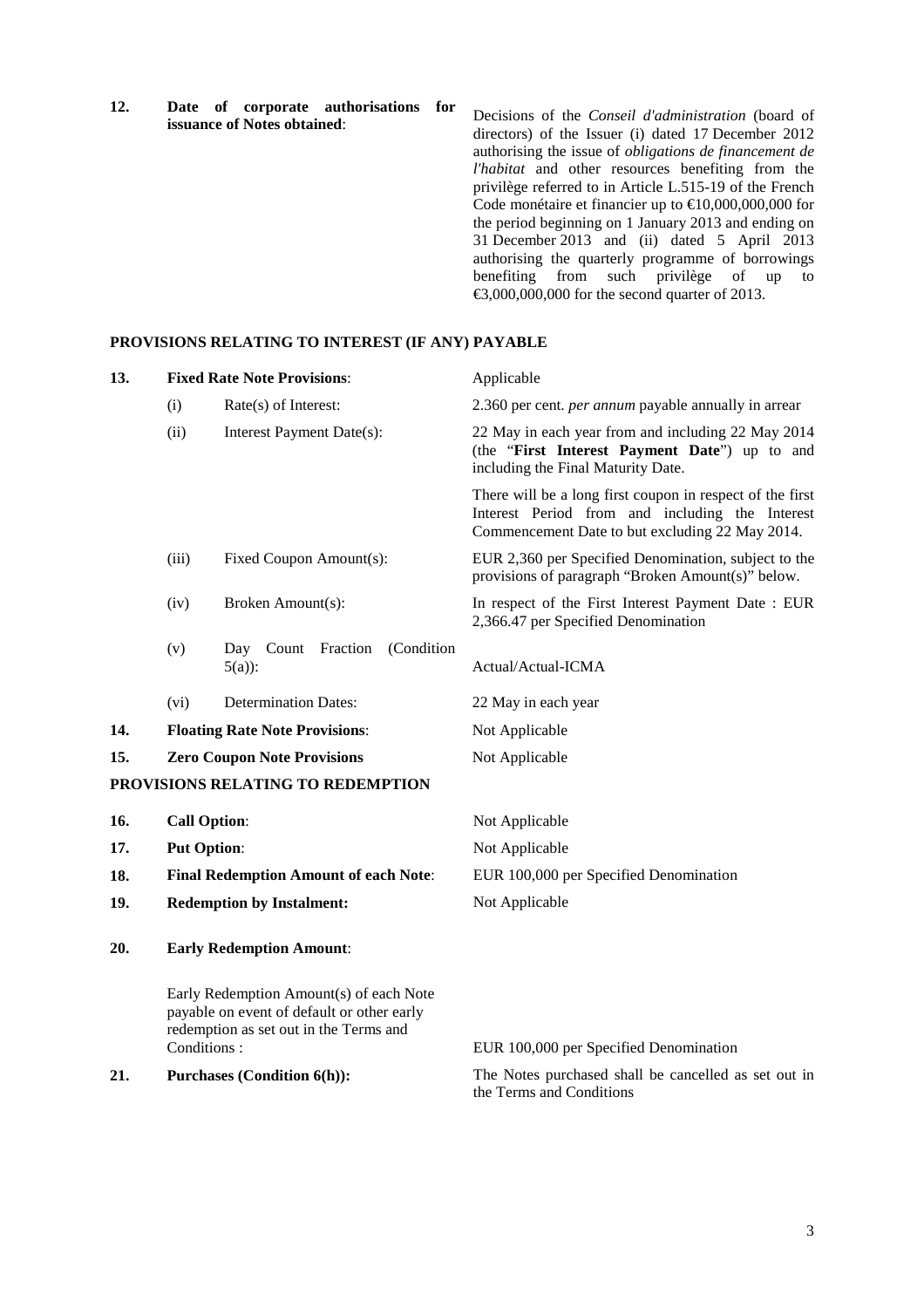# **GENERAL PROVISIONS APPLICABLE TO THE NOTES**

| 22.       | <b>Governing law:</b>                                                                                                                    |                                                                                                                                    | French law                                                                                                                 |
|-----------|------------------------------------------------------------------------------------------------------------------------------------------|------------------------------------------------------------------------------------------------------------------------------------|----------------------------------------------------------------------------------------------------------------------------|
| 23.       | <b>Form of Notes:</b>                                                                                                                    |                                                                                                                                    | <b>Dematerialised Notes</b>                                                                                                |
|           | (i)                                                                                                                                      | Form of Dematerialised Notes:                                                                                                      | Applicable - Bearer Form (au porteur)                                                                                      |
|           | (ii)                                                                                                                                     | <b>Registration Agent:</b>                                                                                                         | Not Applicable                                                                                                             |
|           | (iii)                                                                                                                                    | Temporary Global Certificate:                                                                                                      | Not Applicable                                                                                                             |
| 24.       | Financial Centre(s) or other special<br>provisions relating to payment dates for<br>the purposes of Condition $7(g)$ :<br>Not Applicable |                                                                                                                                    |                                                                                                                            |
| 25.       | mature):                                                                                                                                 | <b>Talons for future Coupons or Receipts to</b><br>be attached to Definitive Materialised<br>Notes (and dates on which such Talons |                                                                                                                            |
|           |                                                                                                                                          |                                                                                                                                    | Not Applicable.                                                                                                            |
| 26.       | Masse:                                                                                                                                   |                                                                                                                                    | The provisions of Condition 10 apply.                                                                                      |
|           |                                                                                                                                          |                                                                                                                                    | The initial Representative will be:<br>Sylvain Thomazo<br>20, rue Victor Bart<br>78000 Versailles<br>France                |
|           |                                                                                                                                          |                                                                                                                                    | The alternate Representative will be:<br>Sandrine d'Haussy<br>69, avenue Gambetta<br>94100 Saint Maur Des Fosses<br>France |
| CENED A I |                                                                                                                                          |                                                                                                                                    |                                                                                                                            |

#### **GENERAL**

The aggregate principal amount of Notes issued has been translated into Euro at the rate of [●] per cent. producing a sum of: Not Applicable

# **RESPONSIBILITY**

I accept responsibility for the information contained in these Final Terms.

Signed on behalf of BPCE SFH:

By:

Duly authorised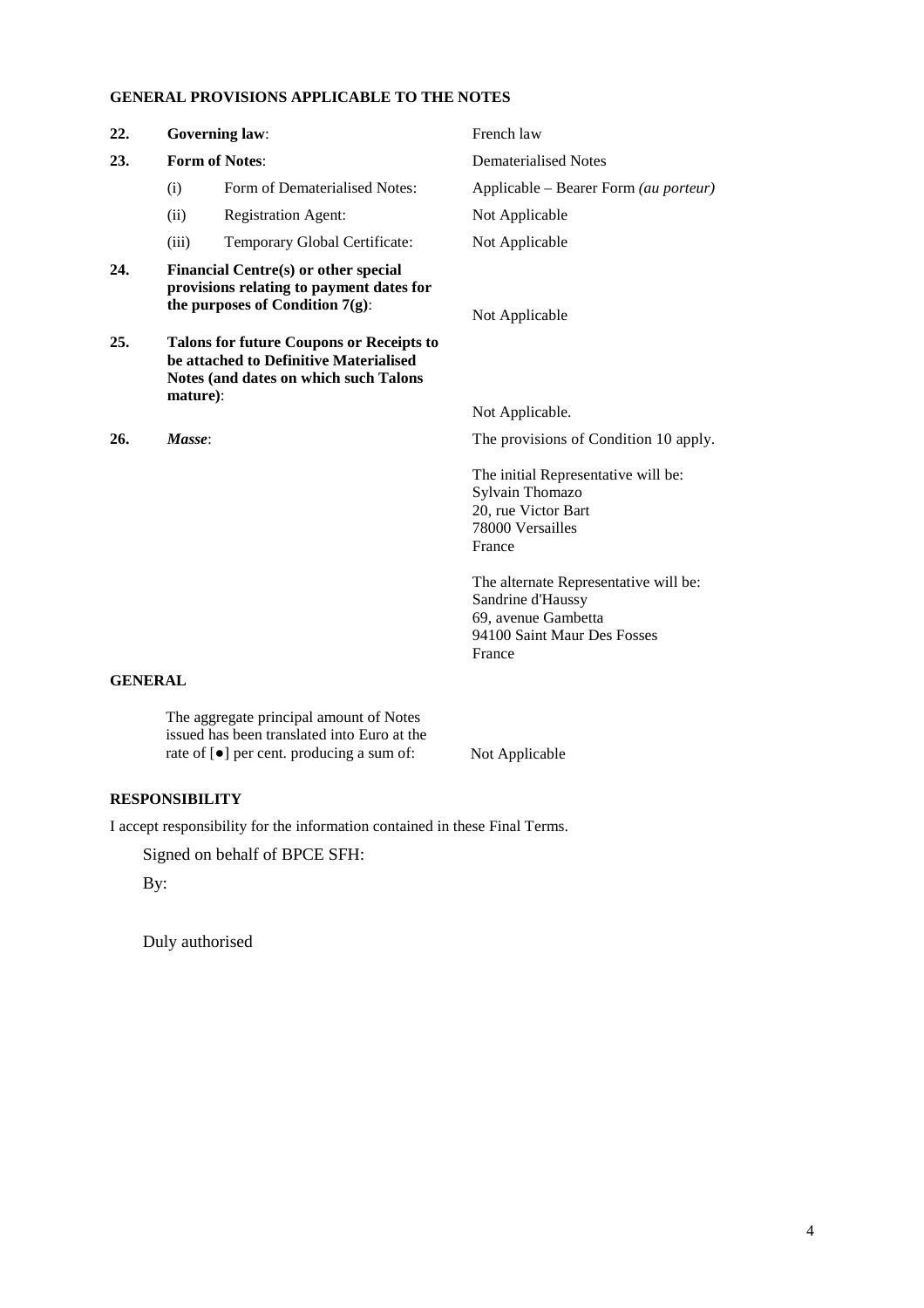# **PART B - OTHER INFORMATION**

### **1. LISTING AND ADMISSION TO TRADING**

| $Listing(s)$ :                                                                                                                                                                                         | <b>Euronext Paris</b>                                                                                                                                                                                                                                                                                                                                                                                                                                                   |
|--------------------------------------------------------------------------------------------------------------------------------------------------------------------------------------------------------|-------------------------------------------------------------------------------------------------------------------------------------------------------------------------------------------------------------------------------------------------------------------------------------------------------------------------------------------------------------------------------------------------------------------------------------------------------------------------|
| (a) Admission to trading:                                                                                                                                                                              | Application has been made by the Issuer (or on its<br>behalf) for the Notes to be admitted to trading on<br>Euronext Paris with effect from 21 May 2013.                                                                                                                                                                                                                                                                                                                |
| (b) Regulated Markets or equivalent markets<br>on which, to the knowledge of the Issuer,<br>securities of the same class of the Notes to be<br>admitted to trading are already admitted to<br>trading: | Not Applicable                                                                                                                                                                                                                                                                                                                                                                                                                                                          |
| Estimate of total expenses related to<br>admission to trading:                                                                                                                                         | <b>EUR 7,600</b>                                                                                                                                                                                                                                                                                                                                                                                                                                                        |
| <b>RATINGS</b>                                                                                                                                                                                         |                                                                                                                                                                                                                                                                                                                                                                                                                                                                         |
| Ratings:                                                                                                                                                                                               | The Notes are expected upon issue to be rated:                                                                                                                                                                                                                                                                                                                                                                                                                          |
|                                                                                                                                                                                                        | $S\&P: AAA;$                                                                                                                                                                                                                                                                                                                                                                                                                                                            |
|                                                                                                                                                                                                        | Moody's: Aaa;                                                                                                                                                                                                                                                                                                                                                                                                                                                           |
|                                                                                                                                                                                                        | Each of the above agencies is established in the<br>European Union and registered under Regulation (EC)<br>1060/2009 of the European Parliament and the Council<br>of 16 September 2009 on credit rating agencies, as<br>amended (the "CRA Regulation") and included in the<br>list of registered credit rating agencies published on<br>the website of the European Securities and Markets<br>Authority (www.esma.europa.eu) in accordance with<br>the CRA Regulation. |
|                                                                                                                                                                                                        |                                                                                                                                                                                                                                                                                                                                                                                                                                                                         |

# **3. INTERESTS OF NATURAL AND LEGAL PERSONS INVOLVED IN THE ISSUE**

Save as discussed in "Subscription and Sale", so far as the Issuer is aware, no person involved in the offer of the Notes has an interest material to the offer"

# **4. FIXED RATE NOTES ONLY - YIELD**

| Indication of yield: |                                                       | 2.360 per cent. per annum                                                                                              |  |
|----------------------|-------------------------------------------------------|------------------------------------------------------------------------------------------------------------------------|--|
|                      |                                                       | The yield is calculated at the Issue Date on the basis of<br>the Issue Price. It is not an indication of future yield. |  |
| 5.                   | <b>OPERATIONAL INFORMATION</b>                        |                                                                                                                        |  |
|                      | <b>ISIN</b> Code:                                     | FR0011498666                                                                                                           |  |
|                      | Common Code:                                          | 093526457                                                                                                              |  |
|                      | Depositaries:                                         |                                                                                                                        |  |
|                      | (a)<br>Euroclear France to act as Central Depositary: | Yes                                                                                                                    |  |
|                      | (b)<br>Common Depositary for Euroclear Bank and       |                                                                                                                        |  |
|                      | Clearstream Banking, société anonyme:                 | No                                                                                                                     |  |